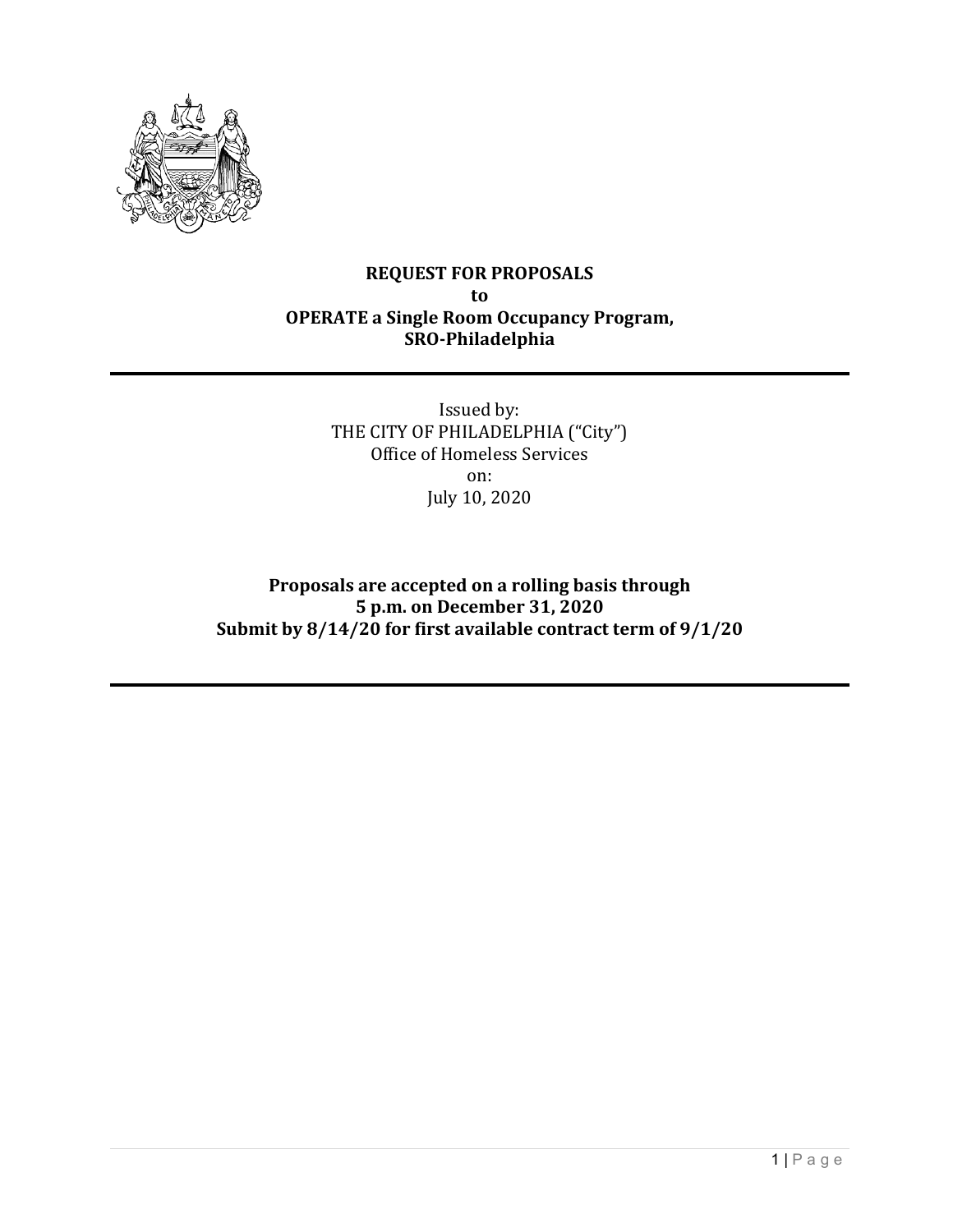#### REQUEST FOR PROPOSALS (RFP)

#### **Issued by**

The City of Philadelphia's Office of Homeless Services, in collaboration with the Department of Behavioral Health and Intellectual disAbility Services (DBHIDS)

#### **Purpose**

The purpose of this RFP is to solicit interest from not-for-profit organizations ("providers") to supply and/or operate a Single Room Occupancy program, SRO-Philadelphia. The program seeks to provide a temporary housing opportunity for individuals ("participants") who are experiencing homelessness and who have health conditions making them susceptible to COVID 19.

The goal of SRO-Philadelphia is to serve up to 250 vulnerable individuals who are experiencing homelessness and to decrease the possibility that they will contract COVID 19 by offering a non-congregate sleeping environment. The program will allow individuals to live independently with support in a single room. RFP respondents are also referred to as the "Operator".

Through this RFP, the City is also seeking to address racial inequities by increasing affordable housing opportunities for people of color, especially black people, who make up 80% of those experiencing homelessness in Philadelphia. The City is actively seeking providers for this program who are minority operators.

#### **Key Dates**

Release Date: July 10, 2020

Submission Deadline: The City will accept rolling submissions, at any time through December 31, 2020

Earliest Anticipated Contract Start Date: beginning September 1, 2020. If you are interested in being considered for the 9/1/20 term, please submit your proposal and budget no later than August 15, 2020.

Contract Terms: Contract terms will be in 12-month increments. The earliest anticipated term will be September 1, 2020 through August 31, 2021. Annual renewals are depending upon available funding.

#### **Background**

The Office of Homeless Services (OHS) is currently providing temporary housing opportunities to high risk individuals at COVID 19 Prevention Spaces, which are hotel rooms that will not be permanently available. The goal of this SRO program is to house single men and women experiencing homelessness who may have behavioral health challenges and are in need of long-term, safe and secure housing in lower congregate settings. These individuals have risk factors for COVID-19 related to their age and underlying health conditions as defined by the CDC. SRO Philadelphia is a temporary housing option.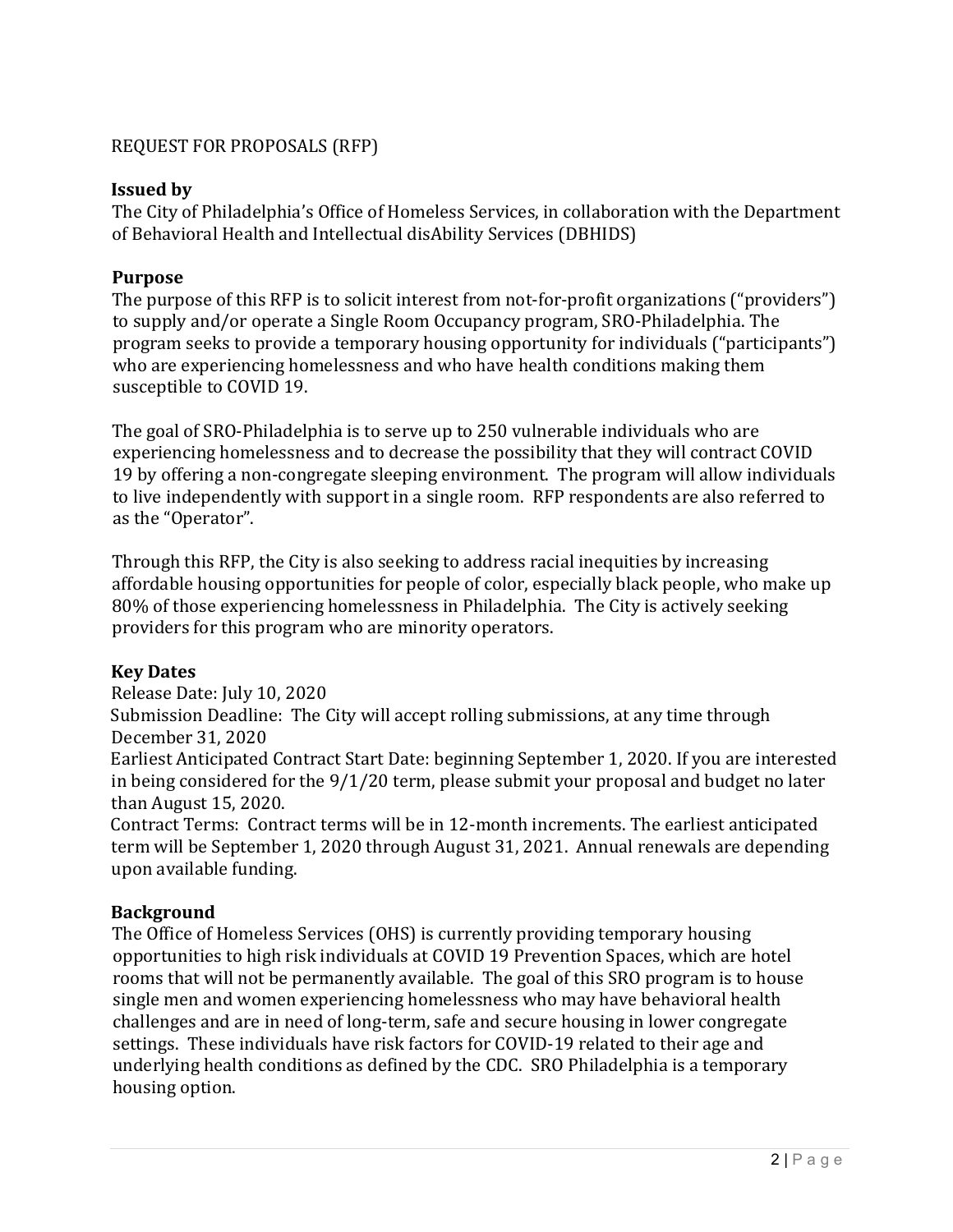A Single Room Occupancy (more commonly abbreviated to SRO) is a form of housing that is typically aimed at residents with low or minimal incomes who rent small, furnished single rooms with a bed, chair, and sometimes a small desk. SRO units are typically rented out as permanent residence and/or primary residence to individuals, within a multi-tenant building where tenants share a kitchen, toilets or bathrooms. SRO units range from 80 to 140 square feet. Rooms may have a microwave and mini refrigerator. In this model, SROs will be operated as a temporary housing program, like shelter but allowing for greater privacy and social distancing.

The term SRO refers to the fact that the tenant occupies a single room, as opposed to a full apartment. SRO units may be provided in a house, apartment building, hotel or other suitable building.

A single room occupancy (SRO) unit provides living and sleeping space for the exclusive use of the occupant, but sanitary and/or food preparation is in shared spaces. An SRO unit may not be occupied by more than one person.

#### **Concept**

COVID-19 Prevention Space houses participants who are at high risk for COVID-19 by moving them out of denser congregate sites or from the street to a setting with more private space. According to the CDC, participants at high risk for COVID-19 are those who are 65 years old or older, or have a compromised immune system, or have an underlying respiratory condition, or have a chronic illness.

SRO-Philadelphia is a temporary housing solution for men and women who presently reside at the COVID 19 Prevention Space, in other congregate setting or are unsheltered. The City is seeking providers who have ownership of or access to available properties to set up SROs and the ability to manage the program.

Funding will be provided through this RFP through a program-based budget. No funding is provided through this RFP for property renovation.

To achieve the goal of 250 housing units, the City anticipates awarding several rounds of contracts, funding permitted, and will allow for submission of proposals through December 31, 2020.

## **Goals and Objectives**

The goal of SRO-Philadelphia is to help prevent and end homelessness for those individuals who are over 65 and/or have health issues in Philadelphia by providing safer temporary housing options for individuals who are homeless and may be facing behavioral health challenges, especially people of color.

## **Eligibility for SRO – Philadelphia, includes**

• Individuals residing at the COVID Prevention site or have underlying health concerns that make them susceptible to COVID 19, see List Below

## **Responsibilities for Participants living in SROs**

• Participate in program Orientation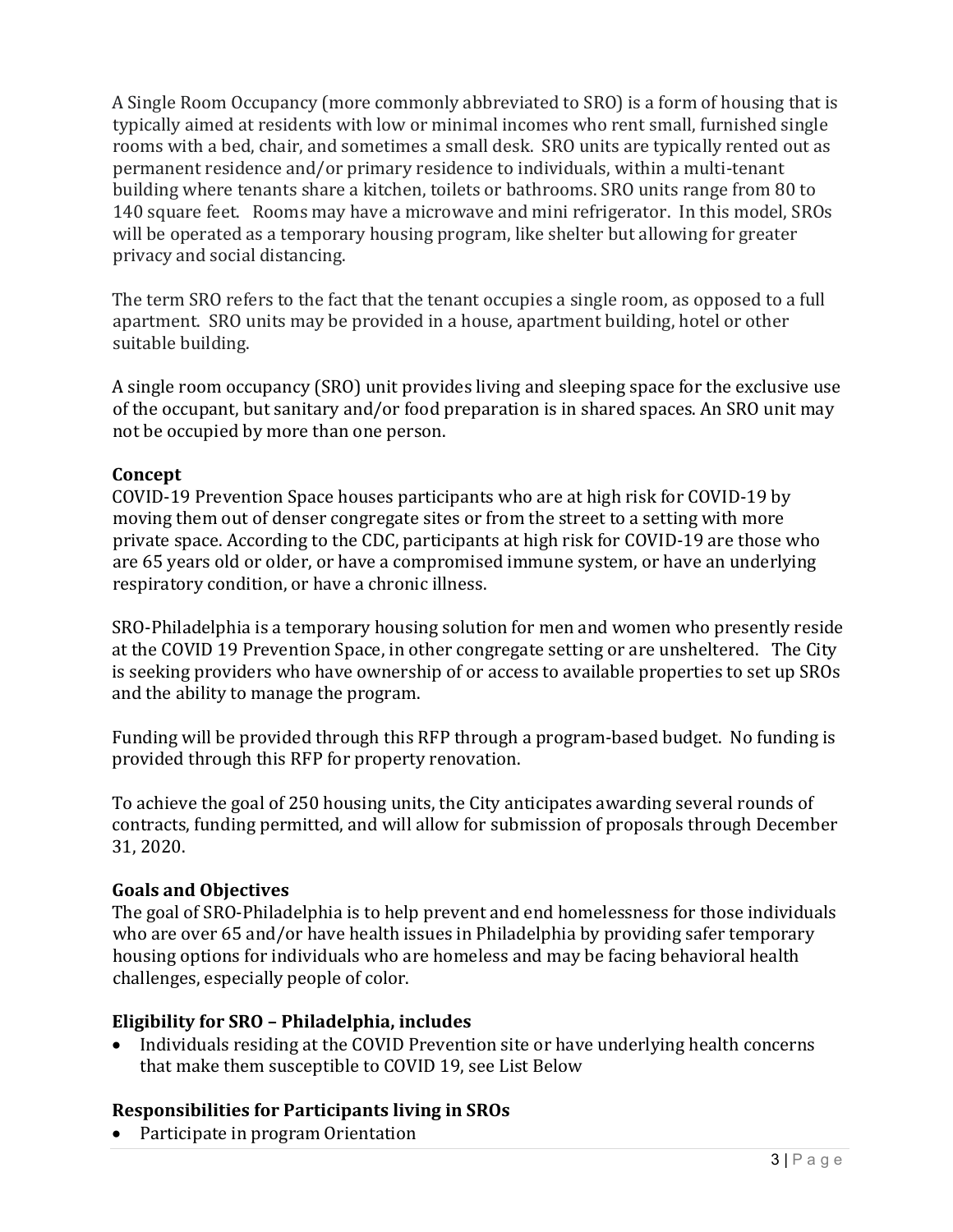• Agree to work with services to address physical and mental health needs

## **Responsibilities of the Operator**

- Accept referrals from the City, exclusively
- Show one SRO unit per participant
- Ensure housing is inspected and is habitable; provide maintenance and repair
- Meet local landlord requirements
- Provide and connect people with support services

### **From the CDC Based on what we know now, those at high-risk for severe illness from COVID-19 are:**

- [People 65 years and older](https://www.cdc.gov/coronavirus/2019-ncov/need-extra-precautions/older-adults.html)
- People with chronic lung disease or moderate to severe asthma
- People who have serious heart conditions
- People who are immunocompromised Many conditions can cause a person to be immunocompromised, including cancer treatment, smoking, bone marrow or organ transplantation, immune deficiencies, poorly controlled HIV or AIDS, and prolonged use of corticosteroids and other immune weakening medications
- People with severe obesity (body mass index [BMI] of 40 or higher)
- People with diabetes
- People with chronic kidney disease undergoing dialysis
- People with liver disease

## **Proposed Timeline**

August 14, 2020, 5:00 p.m. Proposal submission deadline for First Round September 1, 2020- Earliest contract start date October 1, 2020- First move in

## **Participant Characteristics:**

 All participants must have a history of homelessness, be 65 years of age, and have risks factors related to COVID 19. They may also have behavioral health challenges, and/or forensic involvement.

# **Roles/Functions of the SRO-Philadelphia Operator**

The SRO Philadelphia units will be selected through this RFP process. There are several possible configurations based on property ownership and provider capacity. Possible examples follow:

- 1. Applicant owns the property and will operate the program and provide supportive services
- 2. Applicant has an agreement to master lease the property from another owner and will operate the program and provide supportive services
- 3. Applicant owns property and will operate the program but will subcontract with an entity skilled in supportive service provision

The responsibilities are two-fold: operations and supportive services administration. The following table delineates the difference in roles, although the proposed project includes both functions: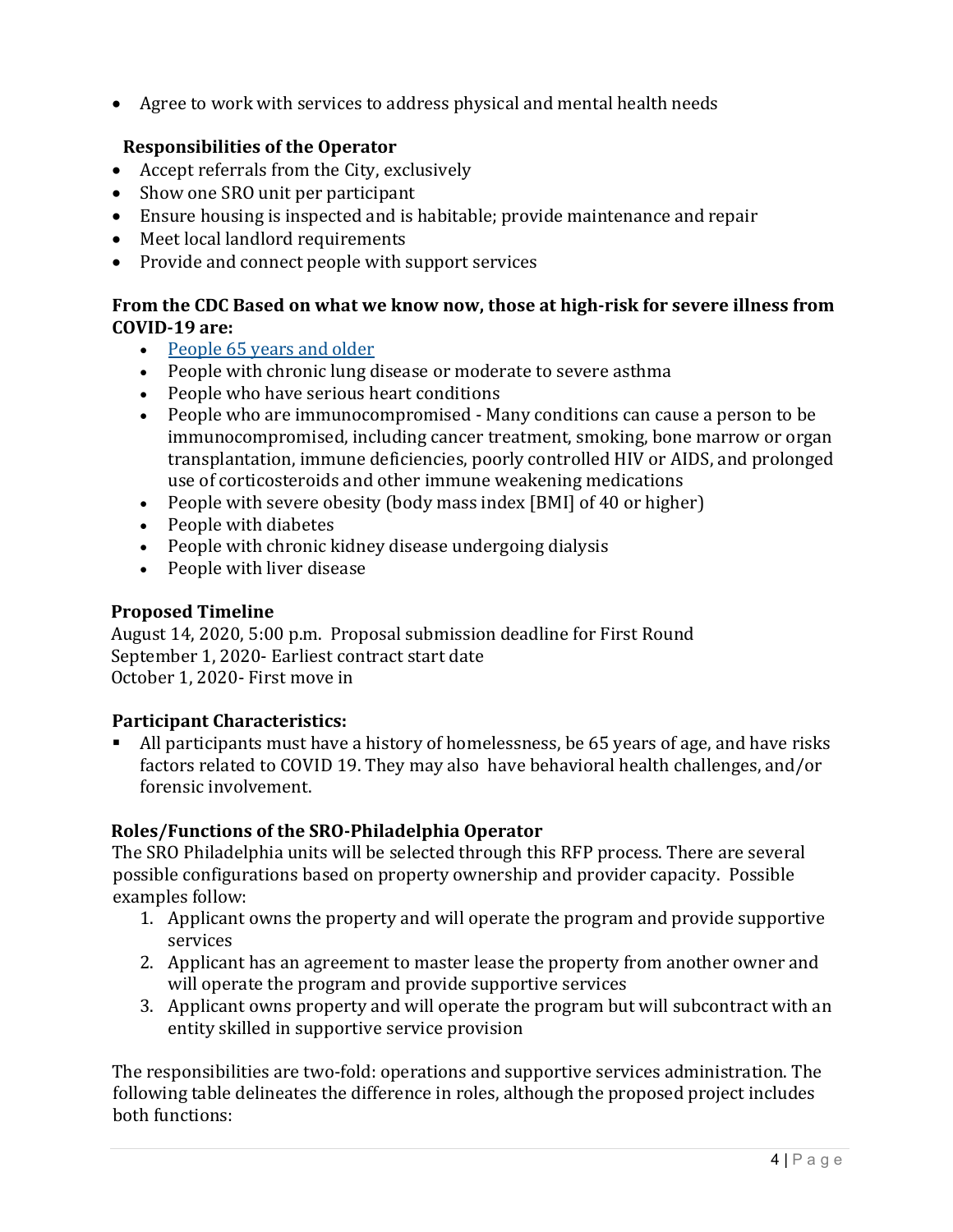| Operating          |                                                                       | <b>Supportive Services</b> |                                                                                                                   |
|--------------------|-----------------------------------------------------------------------|----------------------------|-------------------------------------------------------------------------------------------------------------------|
| repairs            | Maintaining safety, security and<br>quality of the property; handling | ✓<br>✓                     | Interviewing participants for intake<br>into the program<br>Entering into program agreements with<br>participants |
| Rent               |                                                                       |                            | Case management                                                                                                   |
| <b>Utilities</b>   |                                                                       |                            | <b>Employment assistance</b>                                                                                      |
| Equipment          |                                                                       |                            | Life skills training                                                                                              |
| Food               |                                                                       |                            | Transportation                                                                                                    |
| <b>Furnishings</b> |                                                                       |                            | Mental health services                                                                                            |
|                    | Supplies for operating                                                | ✓                          | Outpatient health services                                                                                        |
|                    |                                                                       |                            | Coordinating services where needed                                                                                |
|                    |                                                                       |                            | 24/7 on-call capability                                                                                           |

The above table is not an exhaustive list of necessary tasks but should serve as a general guide as to the types of services being sought through this RFP. The Operator will be responsible for facilitating participant service coordination meetings at set intervals (monthly, quarterly, yearly, etc.). The Operator will accept all referrals for these SRO units exclusively from Homeless Services or DBH, and will participate in the Homeless Management Information System (HMIS), a client level data system. In addition to the skills needed to successfully operate the housing itself, the Operator must embrace the principles of Housing First as well as demonstrate familiarity with (or be willing to be trained on) trauma-informed care, motivational interviewing, client-based decision making and mentalhealth first aid practices.

#### RFP Response **Information Requested**

*Responses must be double spaced, minimum font size 12, not to exceed 15 pages, not including attachments.* 

- 1. Organizational Overview: Provide an overview of your organization and any subcontractors that addresses qualifications for successfully carrying out the tasks outlined in this RFP, including:
- General information:
	- $\Box$  Name and address of agency
	- $\Box$  Name, title, telephone and email of contact person
	- $\Box$  Brief description of agency background and services
- Agency and Staff Experience (Mission, experience with residential programs, with people experiencing homelessness, with elderly and/or medically vulnerable individuals)
- Diversity of staff, leadership and Board
- Capacity to take on this program
- 2. Property Description, ownership, and appropriate zoning/licensing.
- How many people do you propose to serve?